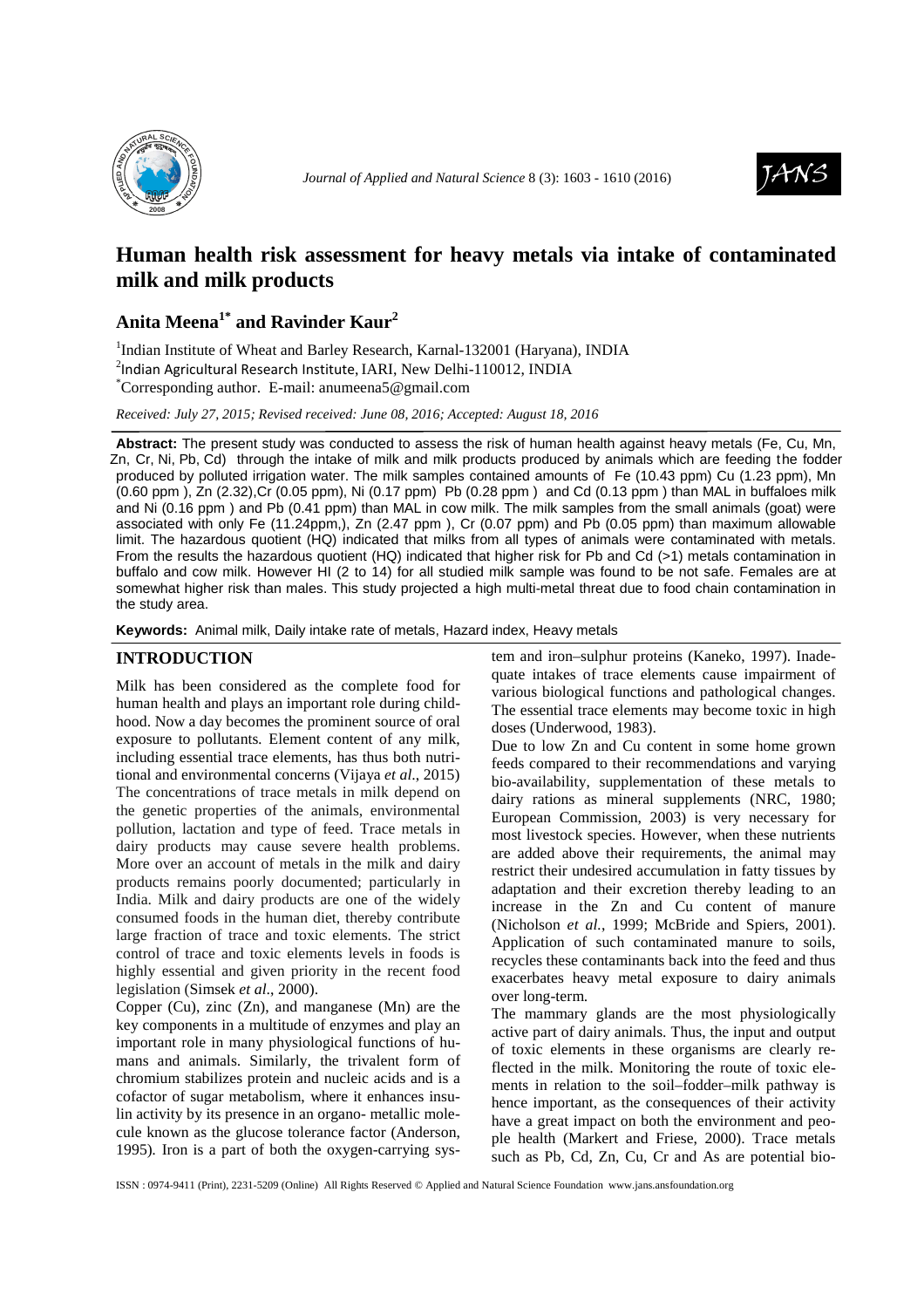accumulative toxins in the production system of the milk and dairy products (Li *et al*., 2005) as these are usually bound to the lipids together with casein (Coni *et al.,* 1996). At the same time the higher levels may even lead to poisoning.

Cadmium (Cd) and lead (Pb) are non-essential nutrients that are of direct concern to human and livestock health and may accumulate in the body, particularly in the kidney, liver, and to a lesser extent in the muscle. Only a limited number of instances have been reported where levels in cattle tissue exceeded maximum acceptable limits for human consumption (Schwarz *et al.*, 1991; Koh *et al.,* 1998), but recent work has suggested that dairy cattle may be more susceptible to the accumulation of Cd and Pb than beef cattle (Alonso *et al.,* 2003). Although it is unlikely that Cd would accumulate in products intended for human consumption, accumulation has been observed in the ovaries and uteri of dairy cows (Smith, 1986) that may have an impact on reproduction.

The purpose of this study was to determine the extent of heavy metals (viz. Fe, Cu, Mn, Zn Cr, Ni, Pb and Cd) accumulation in the milk samples from cows, buffaloes and goats. About 10.69% to 42.15% of agricultural lands in the Gurgaon and Mewat districts were drain water irrigated (Kaur *et al*., 2008). Geospatial analysis further showed that illegal practices of cutting private channels, mixing of degraded canal water with the nearby drain waters and the seepage of these contaminated surface waters in to all the downstream areas is the sole reason of extensive soil-water degradation in this area. About 59% of Mewat district area, irrigated with poor quality waters, is salt affected. Further, ground waters of about 39.6% of Mewat district are salt affected ( $EC_{mean} = 7.05$  dS/m and  $SAR_{mean} = 7.71$ ). Besides, sub-surface drinking waters of almost the entire Mewat district were also observed to be contaminated with undesirable concentrations of chromium (Cr: 2.0–3.23 ppm), manganese (Mn: 0.80–1.55 ppm), nickel (Ni: 0.02–0.10 ppm) and lead (Pb: 0.40– 0.83 ppm). The ground water of waterlogged or potentially waterlogged areas in the rural areas of Mewat was more contaminated. These contaminated water were using as a irrigation for cultivation of crops like cereals, fodder crops, and vegetable crops and these cultivated crops were directly consuming by animals and the contaminated water were used for drinking purpose for animals. The contaminated cultivated crops and water were the main source of contamination in animal's milk (Rajaganapathy *et al.,* 2011; Vijaya *et al*., 2015). The main objectives of this study is to estimate the health risks against heavy metals through the consumption of buffalo, cow and goat milk to the general public in Ujjina village (Mewat district) of Haryana.

### **MATERIALS AND METHODS**

**Site characteristics**: The proposed research work was

focused on the Ujjina village (2500 ha) in Mewat district of Haryana. The selection of the test village was based on the previous studies conducted in the Mewat district of Haryana by Kaur *et al.* (2008). Mewat district is carved out from erstwhile Gurgaon and Faridabad districts. Gurgaon district bounds it on north. While Rewari district lies to its west and Faridabad district to its east. On south, the district shares its boundary with Rajasthan state. Geographically Mewat district is situated between 26°.30 ° north latitude and 76 °.78 ° east longitudes. The Ujjina village is located in the most downstream part of the Nuh block of Mewat district (Fig. 1), near the point of confluence of the three major (*viz*., Nuh, Chandeni and Kotla) drains of the Mewat district.

**Collection of milk samples:** In order to conduct the study, milk samples from different milch animals (Buffalo, Cow and Goat) were collected during both winter and summer seasons. These were collected, during evening time, in sterilized labelled plastic bottles after rinsing each plastic bottle with distilled water for at least five to six times and transferred to laboratory analysis. In laboratory these milk sample were stored at -80°C until further use for heavy metal (Fe, Cu, Mn, Zn, Cr, Ni, Pb, Cd) analysis.

**Digestion and estimation : Digestion of sample was** done as per the method described by Anastasio *et al.,*  (2006). For heavy metal analysis, entire milk sample in a clean and dry conical flask was dried at 70°C on hot plate. In dried 3gm-sample, 30ml of  $HNO<sub>3</sub>$  (65%) and 6 ml  $H_2O_2$  (30%) were added. The conical flask containing the milk sample and the acid mixture were kept on a hot plate and digested until the content of flask turned colourless. The flask was then removed from the hot plate and kept at room temperature. After cooling, 20-25 ml of double distilled water was added into each flask (to dilute the acid content) and the contents were then filtered into a 100 ml volumetric flask using Whatman filter paper no. 42. The conical flasks were rinsed and washed 3 times with double distilled water and filtered into the respective volumetric flasks until their full volume was attainted (100 ml).

The concentration of heavy metals (Fe, Cu, Mn, Zn, Cr, Ni, Pb and Cd) in digested milk samples were estimated on Atomic Absorption Spectrophotometer (AAS) / Polarograph using standard solution of (Fe, Cu, Mn, Zn, Cr, Ni, Pb and Cd) against unknown samples of milk. In order to measure the concentration of metals in each sample, the concentration range of standard metal solutions were modified. Blank solution (containing everything except milk sample material) was also prepared to set the initial zero reading and to minimize any metal contamination in samples. Recorded values of metals in unknown samples solutions (ppm) were multiplied by their respective dilution factors to obtain actual concentration of metals in dry milk samples ( $\mu$ g/g dry weight of sample).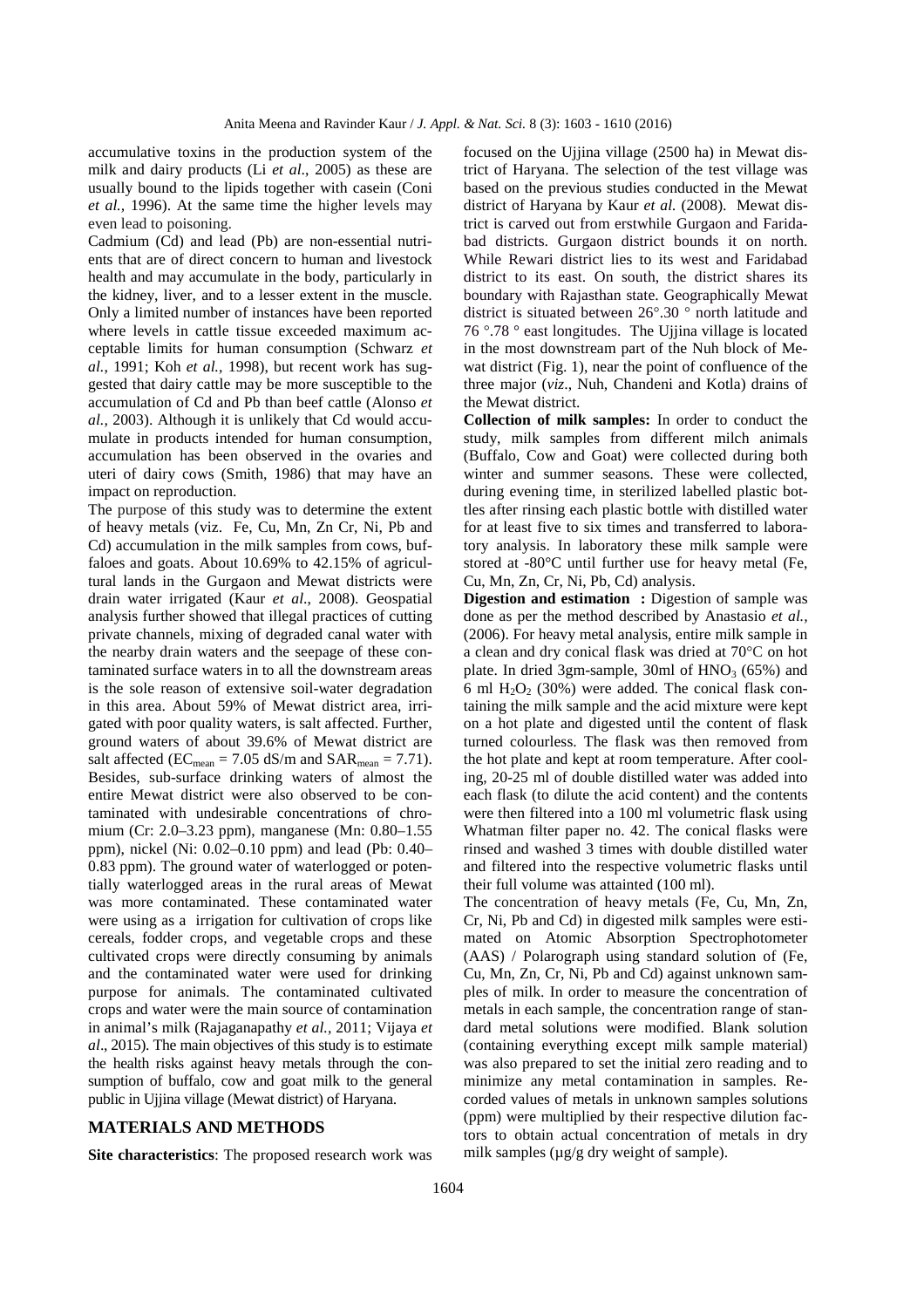**Health risk calculation:** Health risks were calculated by parameter of daily intake rate of metal (FDA, 2001) target hazardous quotients (USEPA, 2013) and Hazard Index was calculated by (USEPA, 1989)

**Statistical analysis:** The raw data were averaged and compared by statistical software SAS version 9.2 . Further means were compared graphically (bar charts) over all mean values.

### **RESULTS AND DISCUSSION**

Average concentrations of micronutrients and trace metals in the milk samples of buffalo, cow, and goat collected from Ujjina village are illustrated in Figs. 1- 7, respectively.

The analysis clearly indicated that the milk samples from buffalo contained more than permissible amounts of Fe (10.43 ppm, 2.09 times more), Cu (1.23 ppm, 3.08 times more), Mn (0.60 ppm, 4.27 times more),



**Fig. 1.** *Location of study site at Ujjina Viilage (Mewat District).* 



Zn (2.32, 2.32 times more) ,Cr (0.05 ppm, 2.05 times more ), Ni (0.17ppm, 16.58 times more), Pb (0.28 ppm, 13.83 times more), and Cd (0.13 ppm, 1.33 times more) than MA (Figs. 2 and 3). The nickel and lead concentrations seemed to be the highest. This appeared to be a direct function of the metal translocation from the metal contaminated feed and waters.

This was also observed in the case of the milk samples derived from the cows (Figs. 4 and 5). Even these samples recorded highest Ni (0.16 ppm; 16.22 times more than MAL) and Pb (0.41 ppm; 20.51 times more) than MAL concentrations thereby indicating its direct relationship with the more than permissible metal concentrations in the local area feed and waters. Not much information regarding Ni residual levels in the milk is available in literature. However these results were in complete confirmation with more than permissible concentrations of nickel by Bilal *et al.,* (2010) and lead by Javed *et al*., (2009) and Simsek *et al.,*(2000) in cattle milk, respectively. Sajid and Musa (2012) also reported the higher concentration of Cd,Cr,Ni and Pb metal in cattle milk compared with maximum allowable limit.

In contrast to these, small sized animals such as the goat were observed to be assimilating more than permissible concentrations of only Fe (11.24ppm; 2.24) times more), Zn (2.47 ppm; 2.46 times more), Cr (0.07 ppm;  $3.50$  times more) and Pb  $(0.05$  ppm,  $2.55$  times more ( Figs. -6) than maximum allowable limit. However these results in small sized animals were in complete confirmation with more than permissible concentrations of Pb and Cr by Bilal *et al* (2010) .Rest of the metals such as Cu (0.11 ppm;), Mn (0.04 ppm; Ni  $(0.01$  ppm; ), and Cd  $(0.01$  ppm,) were found to be within permissible limits for the goats. Tuzen and Soylak (2004**)** and Javed *et al*., (2009**)** also reported within permissible nickel concentrations in the goat milk. It was also reported that the Ni concentration in cattle



**Fig. 2***. Micronutrients a) Iron; b) Copper; c) Manganese and d) Zinc concentration in buffalo milk.*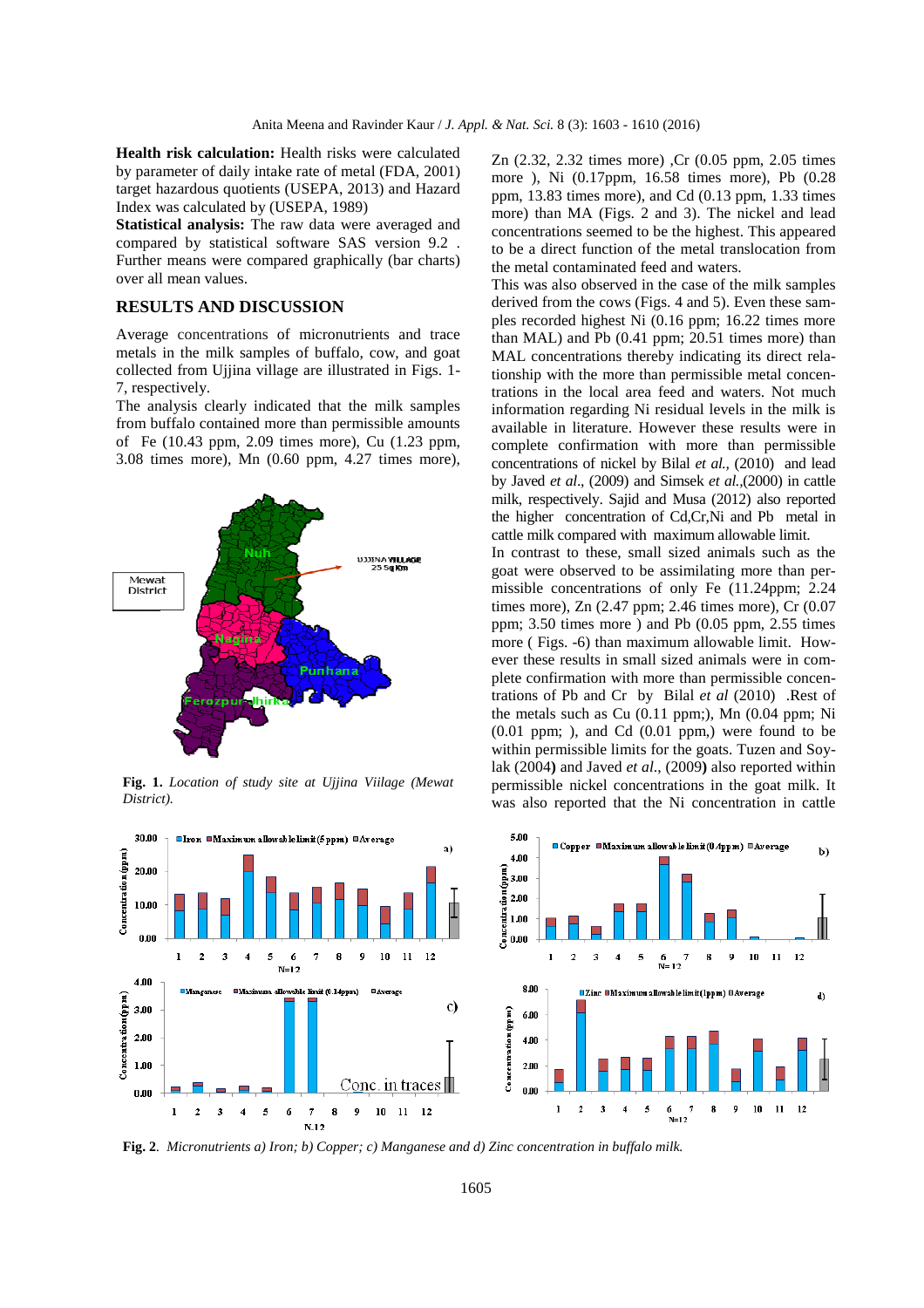

Anita Meena and Ravinder Kaur / *J. Appl. & Nat. Sci.* 8 (3): 1603 - 1610 (2016)

**Fig. 3.** *Trace metals a) Chromium; b) Nickel; c) Lead and d) Cadmium concentration in buffalo milk.* 







**Fig. 4.** *Micronutrients a) Iron; b) Copper; c) Manganese and d) Zinc concentration in cow milk.* 





**Fig. 5.** *Trace metals a) Chromium; b) Nickel; c) Lead and d) Cadmium concentration in cow milk.*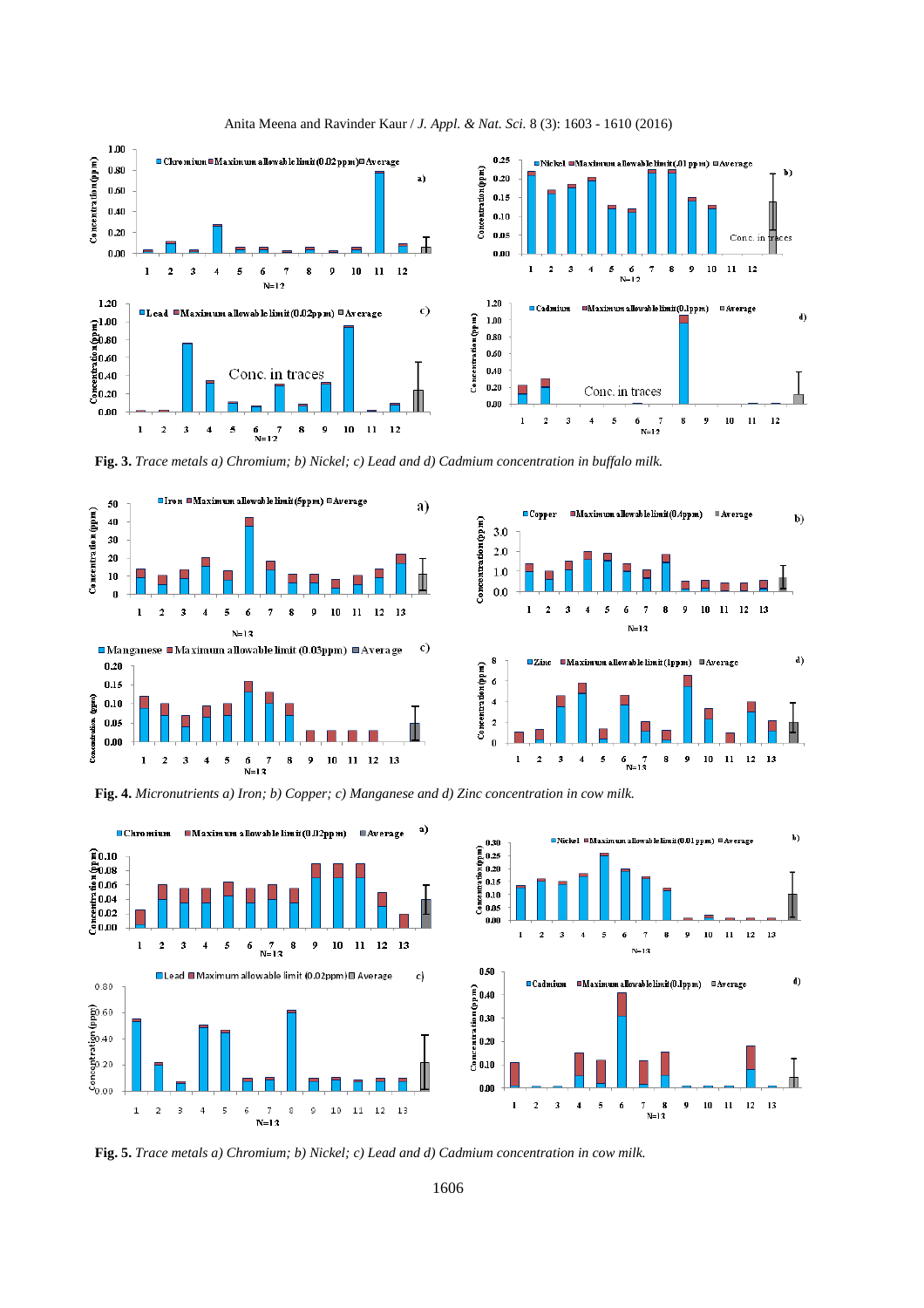

**Fig. 6 .** *Micronutrients and trace metal a) Iron; b) Zinc c) Chromium; d) Nickel; e) Lead concentration in goat milk.* 

 $N = 5$ 

milk were higher than in goat milk and these result were supported by Ibadullah (2012).

 Hence, the study projected a heavy and trace metals threat to the human health through the consumption of contaminated milk.

## **Human health risk assessment**

**Estimation of daily intake rate of metals:** The degree of toxicity of heavy metal to human being depends upon their daily intake rate (Singh, *et al.,* 2010). The DIR estimated for both male and female shown in Ta-



**Fig. 7 (a)** *Hazard index (HI) for male through consumption of milk collected from Ujjina Village .* 



 **Fig. 8 (b)** *Hazard index (HI) for female through consumption of milk collected from Ujjina Village.* 

ble1. Daily milk consumption was according to National Dairy Development Board, per capita milk availability in 2011-12 was 290/gm/day. It was reported that daily metal intake of milk was higher through buffalo and cow milk rather than goat milk. It was also revealed that daily intake of metal rate were higher in female as compared with male (Table 1). Similar study has been found by Monica *et al*. (2011), reported that DIM is higher for female as compared with male through vegetable consumption. This study also reported that the highest intake of Fe, Cu, Mn and Ni with the consumption of buffalo milk and these values exceeded from permissible limits.

**Estimation of target hazardous quotients (THQ) :**  Hazardous Quotients is a complex parameter used for the estimation of potential health risk associated with long term exposure to chemical parameter (Khan *et al.,* 2009). THQ values were calculated on the basis of the oral reference dose. Oral reference doses  $(R_fDo)$  for heavy metals are presented in Table 3.

THQ parameter were quantify for both male and female in buffalo, cow and goat milk samples. From the obtained result was revealed that the THQ values for heavy metals Cr, Zn, Ni were >1 (Table 2) in buffalo milk, Mn, Zn, Cr, Ni were  $>1$  (Table 2), in cow milk, Cu, Mn, Zn, Cr, Ni, Cd were  $>1$  (Table 2), in goat milk for male. HQ values for some heavy metal are equal or more than 1. For lead THQ values in buffalo and cow were 3 and goat milk was 1.

Buffalo and cow milk THQ values for Lead is  $3$  ( $>1$ ),  $HO =1$  for goat milk. Cadmium THO values were observed 5 and 2 in buffalo and cow milk respectively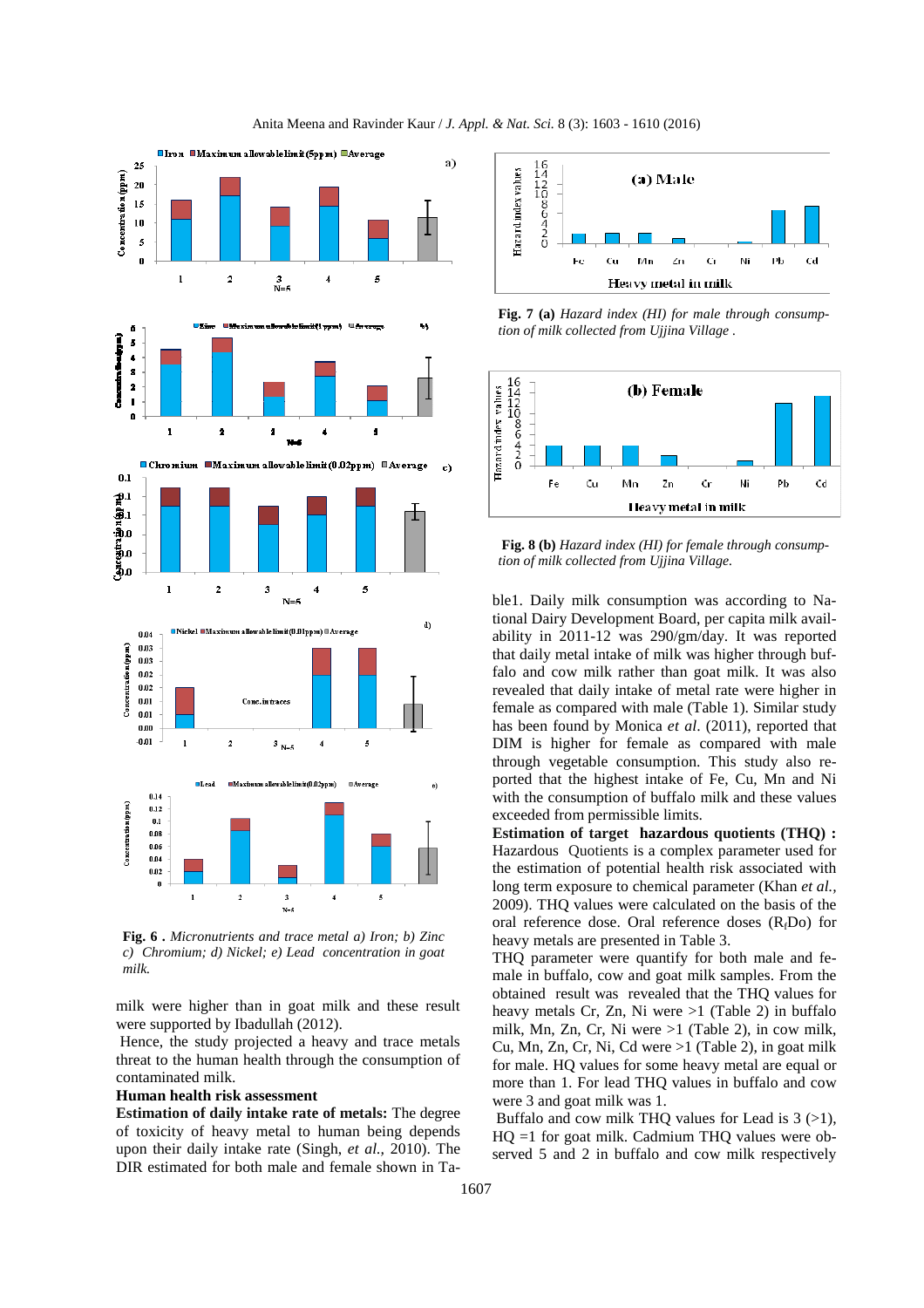Table 1. Combined daily intakes of metals (DIM) from 290 gm/litre milk by Indian population with recommended/ permissible value (mg/kg).

| <b>Metals</b> | DIM for male   |       |       |       | <b>DIM</b> for female |       |       |       |
|---------------|----------------|-------|-------|-------|-----------------------|-------|-------|-------|
|               | <b>Buffalo</b> | Cow   | Goat  | MAL   | <b>Buffalo</b>        | Cow   | Goat  | MAL   |
| Iron          | 38.67          | 40.36 | 41.75 | 18.13 | 51.55                 | 53.81 | 55.67 | 24.17 |
| Copper        | 3.93           | 2.61  | 0.46  | 1.45  | 5.24                  | 3.48  | 0.61  | 1.93  |
| Manganese     | 2.15           | 0.18  | 0.13  | 0.11  | 2.86                  | 0.24  | 0.17  | 0.15  |
| Zinc          | 9.03           | 7.31  | 9.34  | 3.63  | 12.04                 | 9.74  | 12.46 | 4.83  |
| Chromium      | 0.42           | 0.14  | 0.23  | 0.07  | 0.55                  | 0.19  | 0.31  | 0.10  |
| Nickel        | 0.50           | 0.37  | 0.03  | 0.04  | 0.67                  | 0.49  | 0.04  | 0.05  |
| Lead          | 0.88           | 0.81  | 0.21  | 0.07  | 1.18                  | 1.08  | 0.28  | 0.10  |
| Cadmium       | 0.41           | 0.16  | 0.04  | 0.36  | 0.54                  | 0.22  | 0.05  | 0.48  |

**\*MAL = Maximum allowable limit** (FDA 2001, European Commission 2003a)

**Table 2.** Combined Target Hazardous Quotients (THQ) for male and female .

| <b>Metals</b> | THQ for male   |     |      | <b>THO</b> for female |     |      |
|---------------|----------------|-----|------|-----------------------|-----|------|
|               | <b>Buffalo</b> | Cow | Goat | <b>Buffalo</b>        | Cow | Goat |
| Iron          |                |     |      |                       |     |      |
| Copper        |                |     |      |                       |     |      |
| Manganese     |                |     |      |                       |     |      |
| Zinc          |                |     |      |                       |     |      |
| Chromium      |                |     |      |                       |     |      |
| Nickel        |                |     |      |                       |     |      |
| Lead          |                |     |      |                       |     |      |
| Cadmium       |                |     |      |                       |     |      |

**Table 3.** Oral reference doses (R<sub>f</sub>Do) and Upper tolerable daily intake (UL) for investigated metals.

| <b>Metals</b> | $R_fDo$ (Mg/kg/day) | <b>References</b>             | $UL$ (mg/day) | References            |  |
|---------------|---------------------|-------------------------------|---------------|-----------------------|--|
|               |                     |                               |               |                       |  |
| Iron          | 0.700               | <b>USPA(1997)</b>             | 45            | FDA(2001)             |  |
| Copper        | 0.040               | Khan et al. $(2008)$ , USPA   | 10            | FDA(2001)             |  |
| Manganese     | 0.014               | <b>USEPA (1997)</b>           | 11            | FDA(2001)             |  |
| Zinc          | 0.300               | Khan et al. $(2008)$ , USPA   | 40            | FDA(2001)             |  |
| Chromium      | 1.500               | <b>USEPA (1997)</b>           | NA            |                       |  |
| Nickel        | 0.020               | Khan et al. $(2008)$ , USPA   |               | FDA(2001)             |  |
| Lead          | 0.004               | Khan et al. (2008)            | 0.24          | Garcia et al., (2007) |  |
| Cadmium       | 0.001               | Khan et al, (2008), USPA 1997 | 0.064         | Garcia et al., (2007) |  |

(Table 2). The values THQ more than one is cause of concern from health point of view.

THQ values for female were found higher as compared to male. Higher THQ values were more than 1 for Cu, Mn, Zn, Pb and Cd in buffalo milk. (Table 2) and THQ values more than 1 were for Pb and Cd in cow milk (Table 2). In goat milk THQ values were found up to 1.The contribution from all metals brings the combined THQ values to exceeded 1 for Mn, Pb and Cd for male and female. But it was also observed HQ values were higher for female (Cu=2, Mn=3,Pb=6 and Cd=9 in buffalo milk, Pb=5 and Cd=4 in cow milk). These results were supported by Monica *et al*. (2011) who revealed that THQ values in vegetables were observed higher in female than male. The extremely toxic metals Lead and Cadmium were found in contaminated milk that exceeded normal threshold values. This contaminated milk can raise the intake of Pb and Cd and contribute to great share on the total values of THQ, especially for buffalo and cow milk.

Hazard index (HI): Hazard index is called risk index

for residents of ingesting these metals by consuming milk and HI were calculated by summation of THQ of all heavy metals. In present study, it was revealed that the highest HI of heavy metals were for lead and cadmium in both male and female but highest HI value were revealed for female.(Figs.7 and 8).Whereas negligible values of HI were found for chromium. However, the higher values of HI of metals were indicated that there was risk from the intake of milk. The concentrations of different metals are in wide variations in the published data for the elemental concentrations of milk for different countries (Tassew *et al*., 2014).Very high concentration of Fe (10.90 mg/kg) was observed in the present study. Value of Cu (0.903 mg/kg) was higher as compared to the other countries. Although China (0.420 mg/kg) and Nigeria (0.380 mg/kg) had less values as compared with present study (Qin *et al.,*2009, Ogabiela *et al.*,2011) but very much high compared to the values reported for other countries. The concentration of Mn (0.320 mg/kg) is also comparable with Ethopia (0.427 mg/kg) (Tassew *et al*., 2014), but it is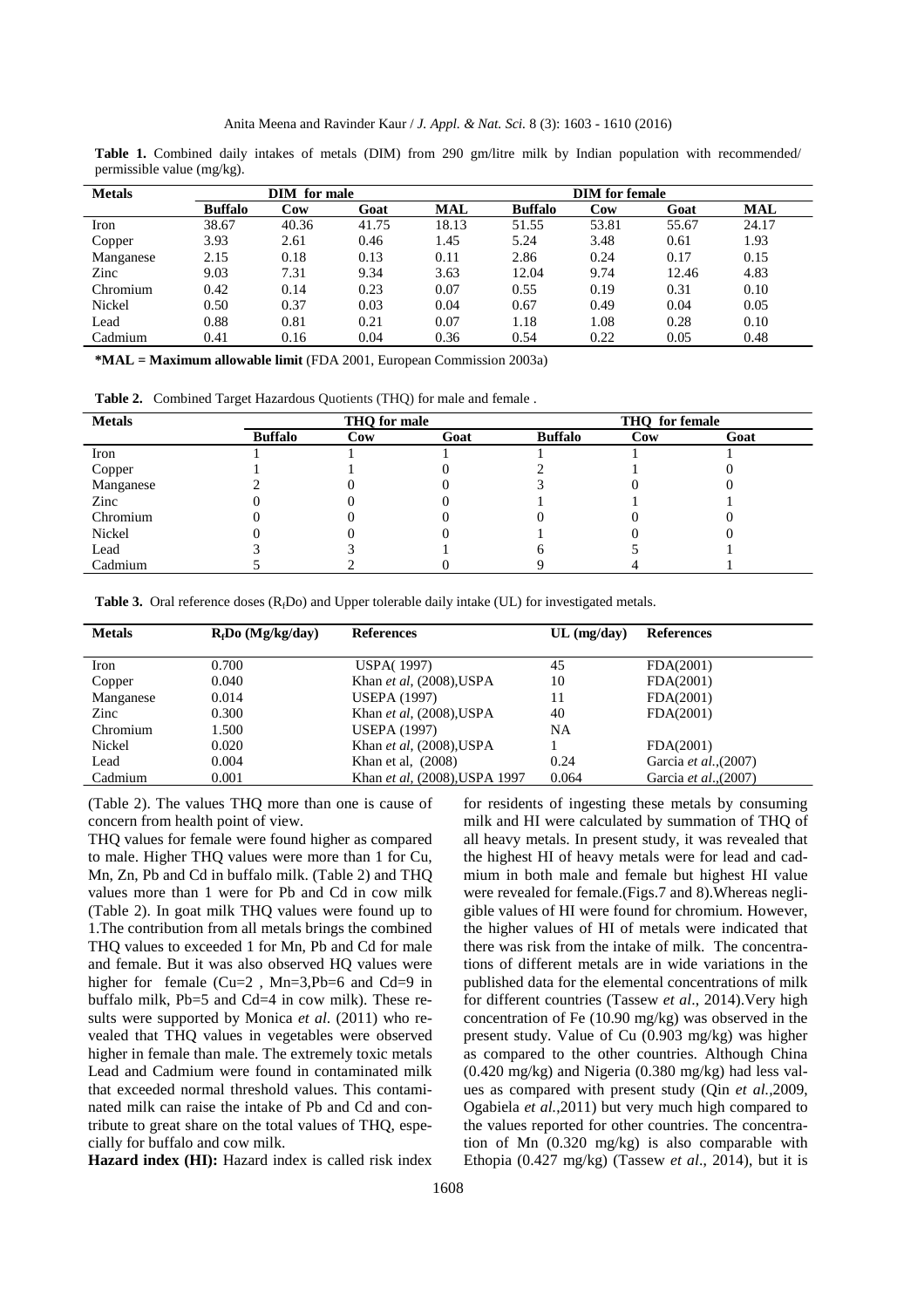higher compared to the respective values of remaining countries are Nigeria (0.219 mg/kg), Poland (0.102 mg/kg) and Egypt (0.056 mg/kg) in the literature. (Ogabiela *et al*, 2011, Doberzanski *et al* ., 2005, Enb *et al.,*2009). Zinc concentration (2.253 mg/kg) is almost same as the reported value of USA (2.235 mg/l). It is higher compared to that of Bangladesh (1.215 mg/kg), Crotia (0.510 mg/kg), Saudi Arabia (0.945 mg/kg), and Spain (1.419 mg/kg).( Lopez *et al.,* 1995, Khan, *et al.,* 1989 Sikiric *et al.,*2003, Farid *et al* ,2004). But presently reported Zn concentration is low with compared to other countries whereas very much lower compared to the China. The concentration of Cr in the present study was (0.077 mg/kg) high compared with the corresponding values of other countries except that of Nigeria (1.568 mg/kg), Ethopia (0.868 mg/kg) and China (0.280 mg/kg) ( Ogabiela *et al*, 2011, Tassew *et al*., 2014, Qin *et al .,*2009). The observed concentration of Ni in present study was 0.120 mg/kg). The concentration of Pb  $(0.234 \text{ mg/kg})$  and Cd  $(0.234 \text{ mg/kg})$  and these values were not comparable with remaining countries (Table 4). In general, the concentrations of metals detected in the present study were more or less comparable with the reported literature values. However, relatively higher concentration of Cu, Pb, Cd, observed in this study in comparison to the reported values and Fe and Ni concentration were not reported in literature values.

#### **Conclusion**

The DIM, THQ and HI indices suggested that metal content in milk is more than permissible limit. The milk samples from buffalo contained more than permissible amounts of Fe,Cu, Mn,Zn,Cr,Ni,Pb,Cd viz 2.09, 3.08, 4.27, 2.32, 2.05, 16.58, 13.83 and 1.33 times more respectively. In the case of the milk samples of cows recorded highest Ni and Pb were 16.22, 20.51 times more than MAL. In contrast to small sized animals such as the goat milk were contained of Fe, Zn,Cr and Pb were 2.24, 2.46, 3.50, 2.55 times more than MAL respectively. The nickel and lead concentrations seemed to be the highest. Therefore, the consumption of such milk in studied areas is not safe for human health. Further researches in this area will be warranted for the interest of public health, mainly to determine the mechanisms of metals absorption in milk

#### **REFERENCES**

- Alonso, M. L, Montana, F. P., Miranda, M., Castillo, C., Hernandez, J. and Benedito, J. L. (2003). Cadmium and lead accumulation in cattle in NW Spain. *Veterinary and Human Toxicology*, (45): 128–130.
- Anastasio, A., Caggiano, R., Macchiato, M., Paolo, C., Ragosta, M., Paino, S., and. Cortesi, M.L. (2006). Heavy metal concentrations in dairy products from sheep milk collected in two regions of Southern Italy. *Acta-Veterinaria-Scandinavica,* 47(1): 69-73.
- Anderson, R.A. (1995). Chromium, glucose tolerance, diabetes and lipid metabolism. *Journal of Advance Medicine,*

8: 37–49.

- Bilal Aslam, Ijaz Javed, Faqir Hussain Khan and Zia-ur-Rahman (2010): Uptake of Heavy Metal Residues from Sewerage Sludge in the Milk of Goat and Cattle during Summer Season. *Pak Vet J*, 31(1): 75-77.
- Coni, E., Bocca, A., Coppolelli, P., Caroli, S., Cavallucci, C., Marinucci, M.T. (1990). Minor and trace element content in Sheep and Goat milk and dairy products. *Food Chemistry,* (57): 253-260.
- Doberzanski, Z., Kolacz, R., Gorecka, H., Chojnacka, K., and Bartkowiak, A. (2005). The content of microelements and trace elements in raw milk from cows in Silesian region. *Pol J Environ Stud*., 14 (5): 685-689.
- Enb, A., Abou Donia, M.A., Abd-Rabou, N.S., Abou-Arab, A.A.K. and Senaity, M.H. E (2009). Chemical composition of raw milk and heavy metals behaviour during processing of milk products., *Global Veterinaria*., 3 (3):268-275.
- European Commission (2003). Opinion of the scientific committee on animal nutrition on the use of zinc in feedstuffs. European Commission, Health and Consumer Protection Directorate, Brussels, Belgium.
- Farid, S. M., Enani M.A. and Wajid, S.A. (2004). Determination of trace elements in cow's milk in Saudi Arabia., JKAU: *Eng Sci.,* 15(2): 131-140.
- FDA (Food and Drug Administration) (2001). Dietary Reference Intakes for Vitamin A, Vitamin K, Arsenic, Boron, Chromium, Copper, Iodine, Iron, Manganese, Molybdenum, Nickel, Silicon, Vanadium, and Zinc. Report of the Panel on Micronutrients. National AcademyPress, Washington, DC, Food and Drug Administration. Dietary supplements. Center for Food Safety and Applied Nutrition.
- Ibadullah Jan (2012): Level of heavy metal residues in dairy Animal, Faisalabad, Pakistan Lambart academic Publication, ISBN-13:978-3-8473-3807-9.
- Javed, I., Jan, I.U., Muhammad, F., Rahman, Z.U., Khan M.Z,. Aslam, B. and Sultan, J.I. (2009). Heavy metal residues in the milk of cattle and goats during winter season. *Bulletin of Environmental Contamination and Toxicology,* (82): 616-620.
- Kaneko, K., Honda H., Kanazawa Y,. Hayash I. T., Fukuya T., Matsumata T., Maeda T. and Masuda K. (1997). MR imaging of hepatocellular carcinomas: Effect of Cu and Fe contents on signal intensity*. Abdom Imaging,* 22 (1): 60-66.
- Kaur, R., Minhas P.S., Jain P.C., Singh P. And Dubey, D.S. (2008). Geo-spatial analysis of land-water resource degradation in two economically contrasting agricultural regions adjoining national capital territory (Delhi), *Environmental Monitoring & Assessment*, doi: 10.1007/ s10661-008-0378-3.
- Khan, A.H., Trafdar, S.A., Ali, M.,Biswas, S.K., Akhtar, S., Hadi, D.A. and Maroof, F.B.A.(1989). The Status of Trace and Minor Trace Elements in some Bangladeshi Foodstuff*. Journal of Radiological and Nuclear Chem*. (134): 367- 381.
- Khan, S., Cao, Q. , Zheng, Y.M., Huang, Y.Z. and Zhu, Y.G. (2008). Health risks of heavy metals in contaminated soils and food crops irrigated with wastewater in Beijing, China. *Environ Pollut*, (152):686-692.
- Koh, T.S. and Judson, G.J. (1998). Trace elements in sheep grazing near a lead–zinc smelting complex at Port Pirie,